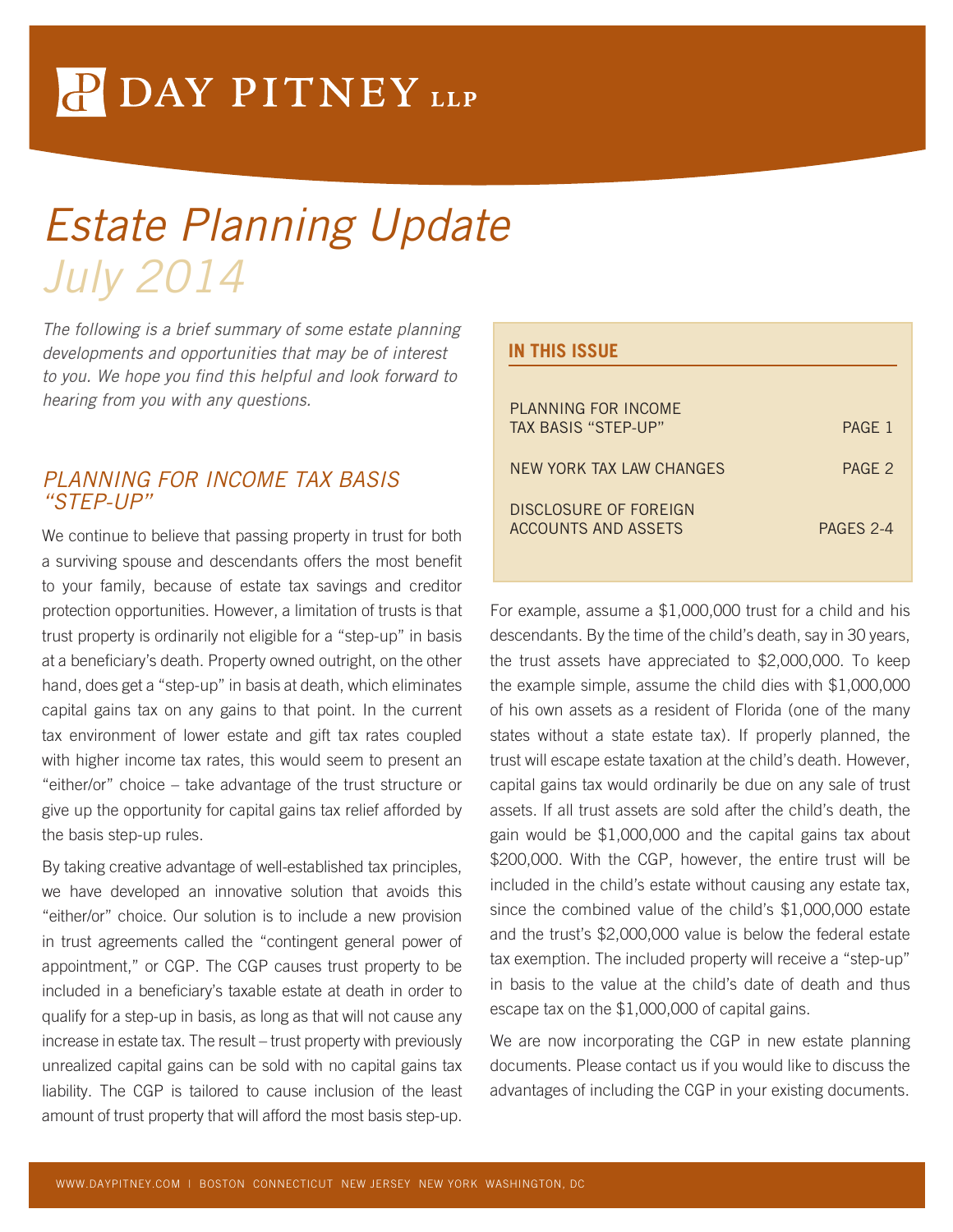## *NEW YORK TAX LAW CHANGES*

On March 31, 2014, New York state enacted several significant changes to its laws concerning estate, gift and fiduciary income taxes. The following summarizes some of the key changes:

- **Estate Tax Exemption Increased.** The New York estate tax exemption amount has been increased. This means that more New York estates will be exempt from estate tax, but because the tax rates themselves are largely unchanged, estates larger than the applicable exemption will not see a reduction in the tax due. For estates of decedents dying on or after April 1, 2014, the exemption has been increased to \$2,062,500. The exemption will increase in roughly \$1,000,000 increments effective April 1 of each of the next three years, until, effective for decedents dying on or after January 1, 2019, the New York exemption will be the same as the federal exemption. The phase-in of the estate tax is steep, causing New York estates that are only slightly larger than the applicable exemption amount to incur a disproportionate amount of estate tax. Clients subject to New York estate tax may wish to add a provision to their estate planning documents that will include a gift to charity if that gift will reduce the amount of estate tax due by an amount greater than the gift itself. For example, in 2018 when the New York exemption is \$5,250,000, a taxable estate of \$5,500,000 would owe \$443,150 in estate tax, but by making a charitable gift of \$250,000, there would be no estate tax due, and the amount passing to the intended beneficiaries would increase by \$193,150.
- **Some Gifts Included in Taxable Estate.** Although New York does not have a gift tax, lifetime taxable gifts made by New York residents between April 1, 2014, and December 31, 2018, and within three years of death will be included in the decedent's taxable estate for purposes of calculating the New York estate tax. Accordingly, New York residents contemplating taxable gifts (that is, gifts not covered by the annual exclusion and not otherwise exempt from federal gift tax) should

consult with counsel before making any additional gifts before January 1, 2019. Whether and how this will apply to gifts of non-New York property remains to be seen.

- **Incomplete Gift Non-Grantor Trusts.** So-called incomplete gift non-grantor trusts ("ING trusts") had been promoted as a way to avoid New York income tax on property without making a taxable gift of that property. That preferred treatment is no longer available. Starting with the January 1, 2014, tax year, New York will treat income earned by ING trusts as "grantor" trusts, meaning that the income earned by the trust will be taxed on the donor's individual return. An ING trust liquidated prior to June 1, 2014, is exempt from this tax treatment. Please let us know if you have an ING trust and would like to discuss your options going forward.
- **Throwback Tax on Distributions to New York Residents From New York Resident Trusts.** Previously, New York resident trusts with New York resident beneficiaries were exempt from New York income tax so long as they did not have New York resident trustees, New York source income, or New York real or personal property (so-called exempt trusts), which meant that accumulated (i.e., undistributed) income escaped New York taxation. The new "throwback" tax will now impose a tax on distributions made to a New York resident of previously accumulated, undistributed income. Although the new law is effective as of January 1, 2014, distributions made before June 1, 2014, are excluded.

## *DISCLOSURE OF FOREIGN ACCOUNTS AND ASSETS*

U.S. persons are allowed to maintain financial accounts anywhere in the world, but they must pay tax on all income and also file special reports alerting the IRS to the existence of the accounts. In recent years the IRS has put great pressure on foreign institutions to disclose the names of U.S. clients. The IRS has also created an Offshore Voluntary Disclosure Program ("OVDP") to allow U.S. persons with undisclosed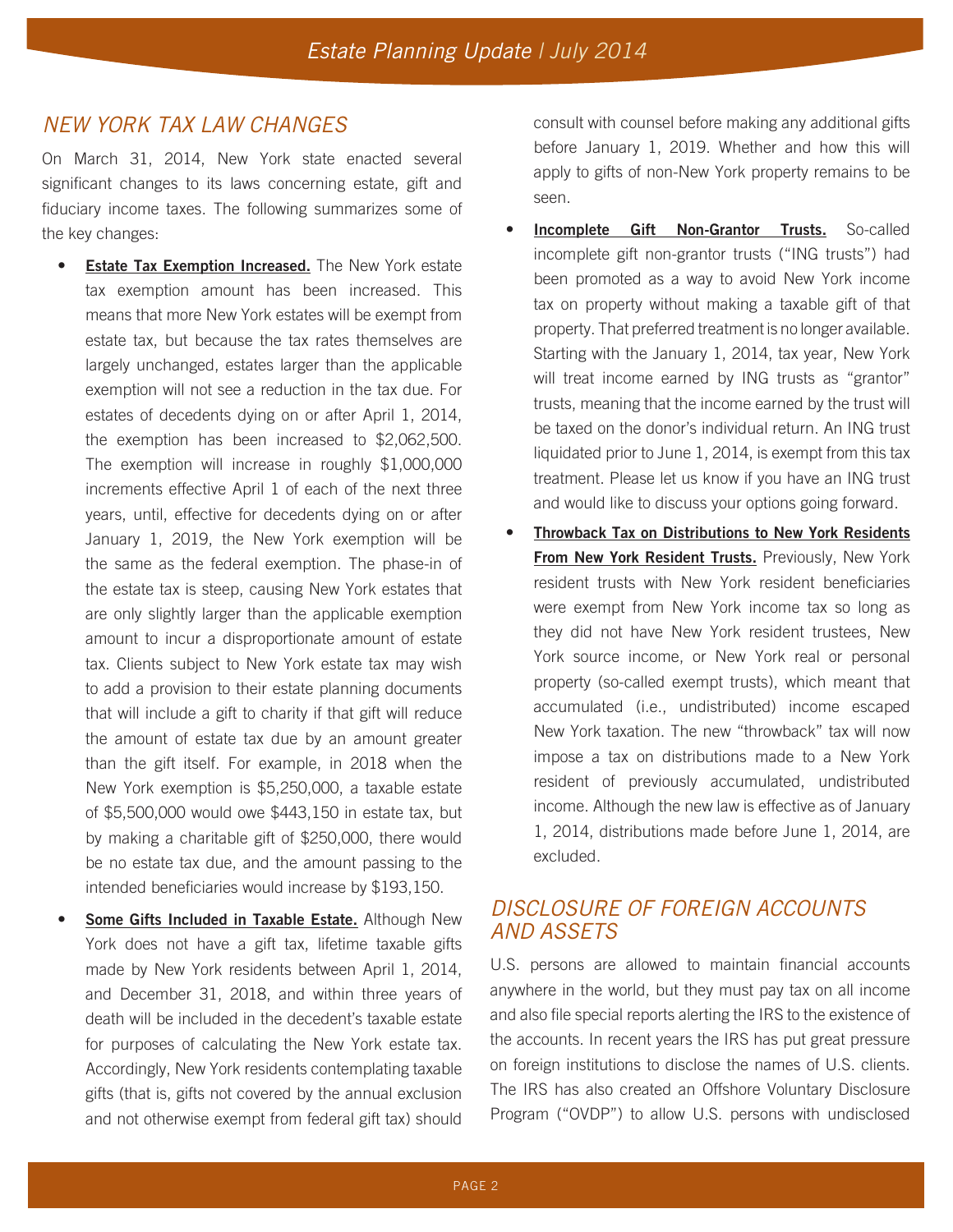accounts to regularize their situations. (It is not an amnesty, since it calls for significant penalties.) An alternative set of Streamlined Filing Compliance Procedures ("Streamlined") was more recently introduced for less egregious fact patterns.

On June 18, the IRS introduced significant changes to both OVDP and Streamlined. These changes increase the amount of information required for OVDP and alter the penalties payable under OVDP in certain cases. The changes also broaden the availability of Streamlined and extend it for the first time to U.S.-resident taxpayers. These changes result from concerns that the penalties within OVDP were too expensive for certain taxpayers whose failures to disclose offshore accounts or assets were due to non-willful conduct. Now, such taxpayers can proceed under Streamlined and regularize their prior payment and reporting deficiencies while avoiding the large OVDP penalty. At the same time, taxpayers whose failures were not due to non-willful conduct may have their penalties substantially increased if they do not come forward promptly.

• **New Streamlined Program.** Taxpayers whose prior payment or reporting deficiencies were due to nonwillful conduct may now disclose previously unreported foreign assets through Streamlined, whether or not they are U.S. residents. Non-willful conduct means conduct due to negligence, inadvertence, mistake or a good faith misunderstanding of the law. All taxpayers within Streamlined will have to file three years of original or amended tax returns and six years of original or amended Reports of Foreign Bank and Financial Accounts ("FBARs"). Taxpayers will have to pay any back tax for three years, plus interest. In addition, U.S. resident taxpayers will have to pay a miscellaneous penalty of 5 percent of the value of all previously unreported accounts and assets, in the year within the prior three tax years that those assets had the highest value in the aggregate. Non-U.S.-resident taxpayers will not be subject to this miscellaneous penalty. No other penalties will be assessed against either U.S.-resident or non-U.S.-resident taxpayers. Finally, all taxpayers will be required to certify, under penalty of perjury, that their conduct was non-willful and to provide a brief description of the circumstances of the prior nondisclosures.

- **New OVDP.** The basic structure of OVDP remains unchanged; however, more information now must be provided, and the timeline for paying the OVDP penalty is accelerated. To request "preclearance" to apply for OVDP, taxpayers must now provide identifying information on all banks or other financial institutions where undisclosed accounts were maintained, in addition to identifying themselves. Moreover, the narrative "OVDP Letter and Attachment" now requires more detailed information. In addition, whereas the miscellaneous 27.5 percent "OVDP Penalty" previously became due upon the closing of the OVDP case, that penalty is now due with the submission of the taxpayers' amended tax returns and payment of back taxes, applicable penalties and interest. (The OVDP Penalty equals 27.5 percent of the value of all previously unreported accounts and assets, in the year within the prior eight tax years that those assets had the highest value in the aggregate.) The taxpayer will still have to file amended tax returns and FBARs for the previous eight tax years, pay all tax, accuracy, failure-to-file, and failure-to-pay penalties, as applicable, interest, and the OVDP Penalty. Finally, the OVDP Penalty is increased to 50 percent if any bank or other entity managing the taxpayer's funds or accounts has been publicly disclosed as under investigation, cooperating with U.S. authorities or the subject of a U.S. court-approved summons. Taxpayers who submit a preclearance request or the OVDP Letter and Attachment before August 4, 2014, will not pay the increased OVDP Penalty of 50 percent, even if there has been such a public disclosure.
- "Transitional Period." Taxpayers who are already participating in OVDP and whose prior non-disclosures resulted from non-willful conduct may request that the IRS reduce their 27.5 percent OVDP Penalty to the 5 percent Streamlined penalty (or eliminate their OVDP Penalty entirely if the taxpayer resides outside